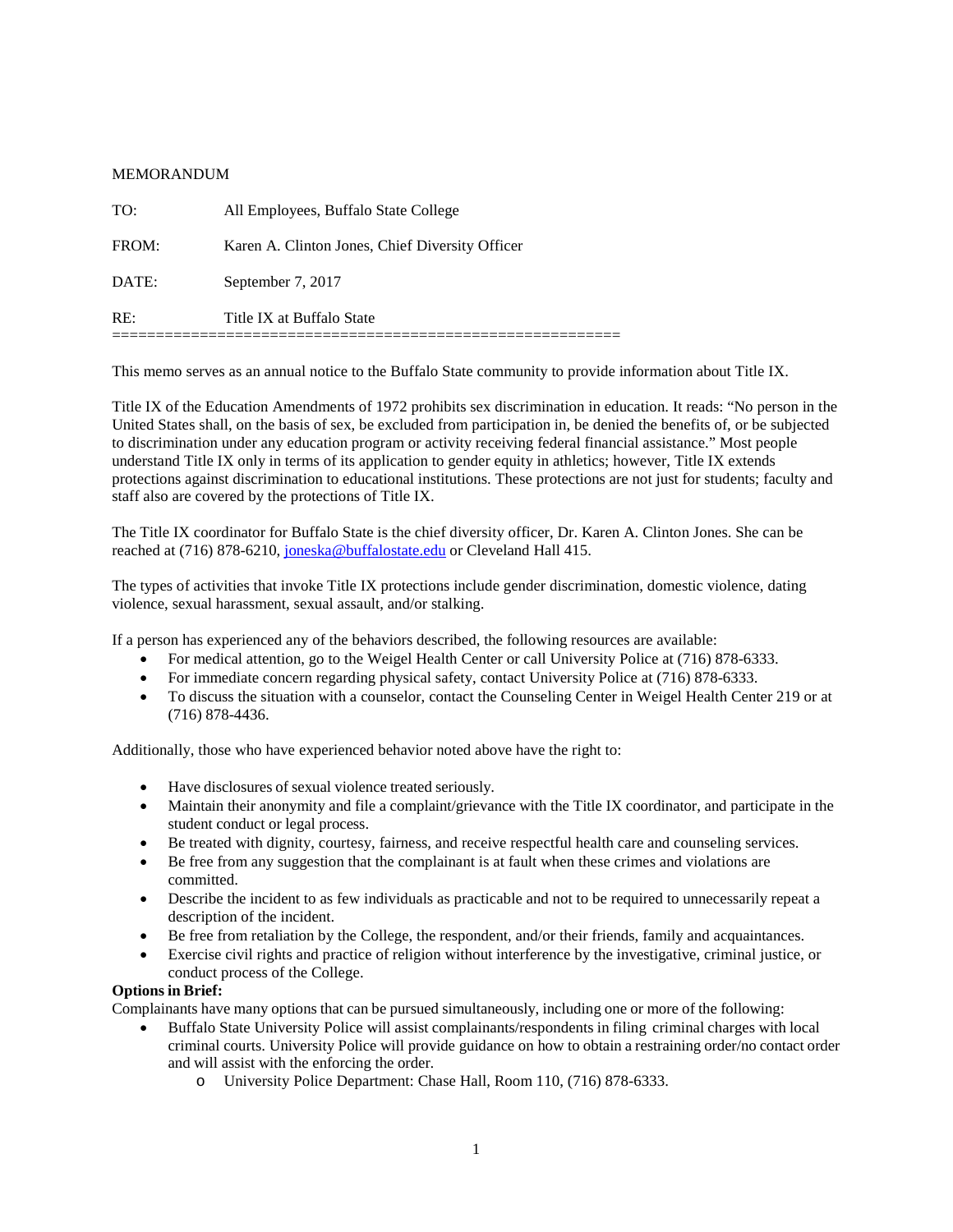- To file student disciplinary charges against the respondent(s). Disciplinary actions are sanctioned in accordance with the [Buffalo State Code of Student Rights, Responsibilities and Freedoms.](http://deanofstudents.buffalostate.edu/sites/deanofstudents.buffalostate.edu/files/uploads/Links/Code%20of%20Conduct.pdf) Throughout disciplinary hearing, the complainant and the respondent will have the same opportunity to have others present. Both parties will receive written notice of the outcome of a disciplinary process. In a campus disciplinary hearing, complainants have a range of options for providing testimony, including telephone/videoconferencing or testifying with a room partition. Complainants and respondents have a right to know the range of sanctions that may be imposed on the respondent based upon the outcome of the disciplinary proceeding, which can include suspension, expulsion, disciplinary probation, community service, loss of College privileges, counseling, warning, a no contact order, or other sanction(s) as deemed appropriate based upon the disciplinary finding and severity of the offense.
	- o [Student Conduct and Community Standards Office:](http://deanofstudents.buffalostate.edu/student-conduct-and-community-standards-office) Campbell Student Union, Room 311, (716) 878-4618
- When the complaint involves a College employee, a complainant may report the incident to the Human Resources Management where disciplinary proceedings will be conducted in accordance with applicable collective bargaining agreements.
	- o [Human Resource Management,](http://hr.buffalostate.edu/) Cleveland Hall, Room 403, (716) 878-4822
- To file a report of discrimination and harassment, and/or talk to the Title IX Coordinator for information and assistance. Reports of discrimination and harassment will be investigated in accordance with th[e Buffalo](http://equity.buffalostate.edu/policies)  [State policy.](http://equity.buffalostate.edu/policies) If a complainant wishes to keep his/her identity private, s/he may contact the Equity and Campus Diversity Office anonymously to discuss the situation and identify available options.
	- o [Equity and Campus Diversity,](http://equity.buffalostate.edu/) Cleveland Hall, Room 415, (716) 878-6210
- To have any student conduct or employee disciplinary proceeding and/or discrimination complaint investigated in a prompt, impartial and thorough manner by individuals who receive annual training in conducting investigations and the issues related to sexual assault, domestic violence, dating violence and stalking.
- To pursue more than one of the above options at the same time, or to choose not to participate in any of the above options. Please note that if a criminal complaint is filed, Buffalo State may delay its investigation while the law enforcement agency is gathering evidence.
- To maintain confidentiality regarding the incident and any disciplinary proceedings and/or discrimination complaints. Campus officials will only provide information as necessary to proceed with a hearing or complaint investigation.
- To choose to speak, or not to speak, about the outcome of a disciplinary hearing.
	- o To obtain a change in academic or housing arrangements in order to avoid remaining in a hostile environment, you are advised to contact the [Dean of Students Office](http://deanofstudents.buffalostate.edu/) , Campbell Student Union 311, (716) 878-4618.
- To obtain counseling, health, and support services.
	- o [Counseling Center 2](http://counselingcenter.buffalostate.edu/)19 Weigel Health Center, 2nd Floor (716) 878-4436
	- o Weigel Health [Center G](http://weigel.buffalostate.edu/)round Floor, (716) 878-6711
	- o Crisis [Services](http://crisisservices.org/) *Erie County 24 hour hotline,* (716) 834‐3131 *[The Advocate Program](http://crisisservices.org/advocate-program-sponsors-statewide-conference/)*
- [NYS Office of Victim Services](http://www.ovs.ny.gov/) , *Victim Advocacy,* Buffalo, NY (716) 847-7996